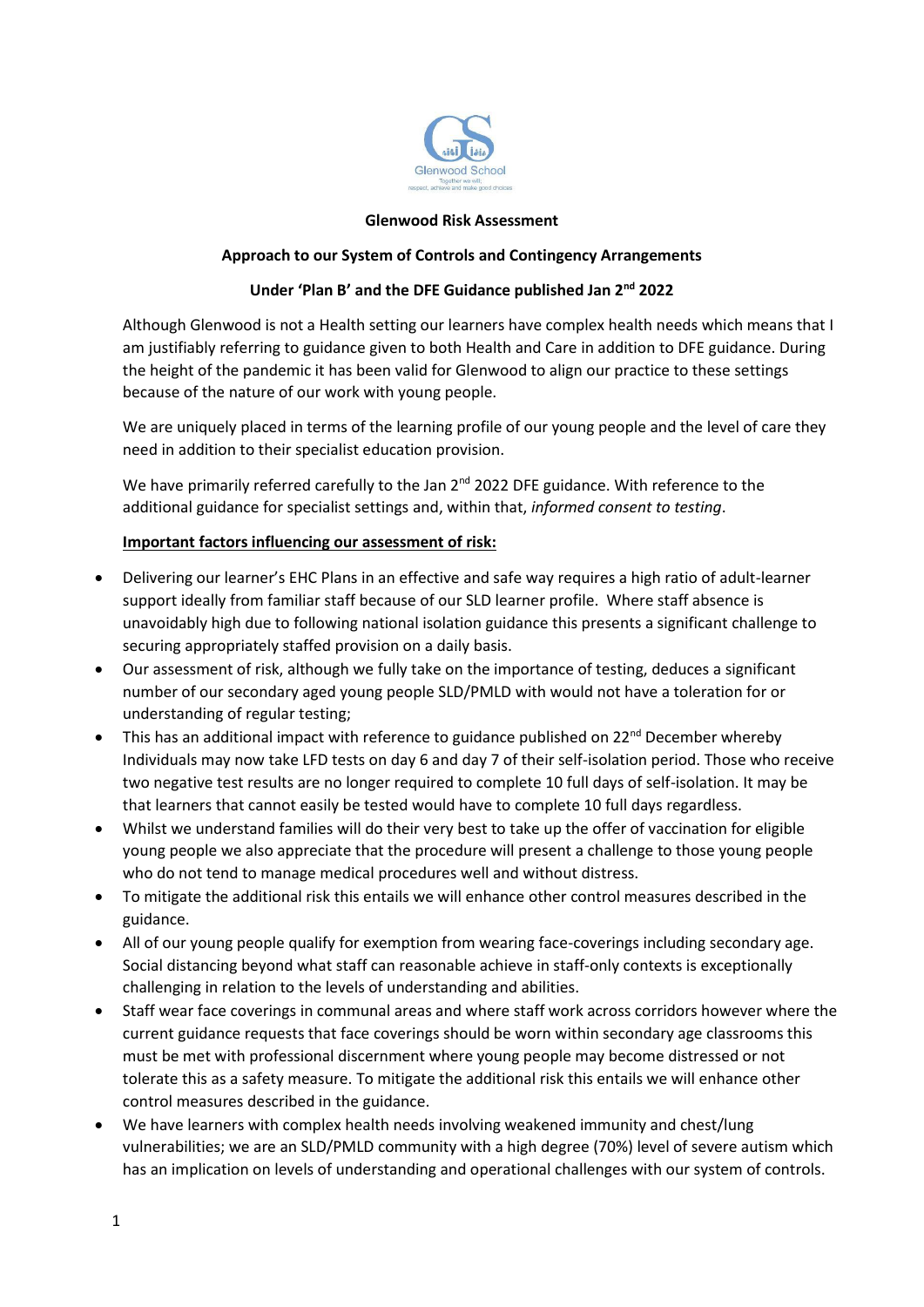- We are an all-through school where learners of all ages are taught within the same building. Some specialist spaces are timetabled carefully but safe usage requires enhanced cleaning regimes in between sessions and this may decrease the time during which the spaces are operational.
- Also, we will monitor our 18+ population regarding vaccination and bring in contingency planning should have to isolate at 18 + 6 months.
- Home-School Transport necessarily involves mixing primary and secondary age young people in minibuses each day for two journeys.
- We have a high level of visiting professionals entering the building each day who are essential to the quality of education and care.
- A remote education offer may look very different for learners in our setting because learning is primary adult-led and requires a high level of personalised and multisensory interaction. The capacity to deliver a face to face on-line remote offer will not meet demand and for some learners will not be completely accessible without significant support from the adults with them.

# **In alignment our practice for at the beginning of the Spring Term 2022 is communicated to Glenwood families as follows:**

The Department for Education has published updated guidance for schools to follow from January 2<sup>nd</sup> 2022. Here is the link to the full guidance.

<https://www.gov.uk/government/publications/actions-for-schools-during-the-coronavirus-outbreak> [https://www.gov.uk/government/publications/guidance-for-full-opening-special-schools-and-other](https://www.gov.uk/government/publications/guidance-for-full-opening-special-schools-and-other-specialist-settings)[specialist-settings](https://www.gov.uk/government/publications/guidance-for-full-opening-special-schools-and-other-specialist-settings)

We are uniquely placed in terms of the learning profile of our young people and the level of care they need in addition to their specialist education provision. In the section above I have explained some of the key areas of risk and challenge we face as a school and as a part of the local community.

In the next section we will outline what the broad government guidance is and how Glenwood will be responding.

We have kept the Local Authority aware of my risk assessment and decision-making because we are a Local Authority school; they agree with me about our plans.

## **Bubbles**

Government guidance states that 'Bubbles' will end for all children under 18, social distancing will no longer be necessary. However, due to the school's unique profile, we will still keep broadly to corridor groups but this will only aim at 'limiting' contact and we will not keep a hard and fast rule if there is a good reason to mix associated to essential learning and wellbeing.

Staff can work across corridors to ensure the safe and smooth-running of the school but they will wear face coverings when their work takes them across bubbles in the course of the day; this includes our therapists and visiting professionals.

We will always make a balanced decision on whether it is in the learner's best interest to move across corridors; we just want to do what we can to reduces contacts and keep going as a school.

Assemblies will resume but in Corridor groups or using the screen to 'broadcast' where appropriate.  We will explore making these valuable times safer by organising assemblies to be shorter in smaller groups and look at the content of assemblies so that the class groups can still remain at a distance but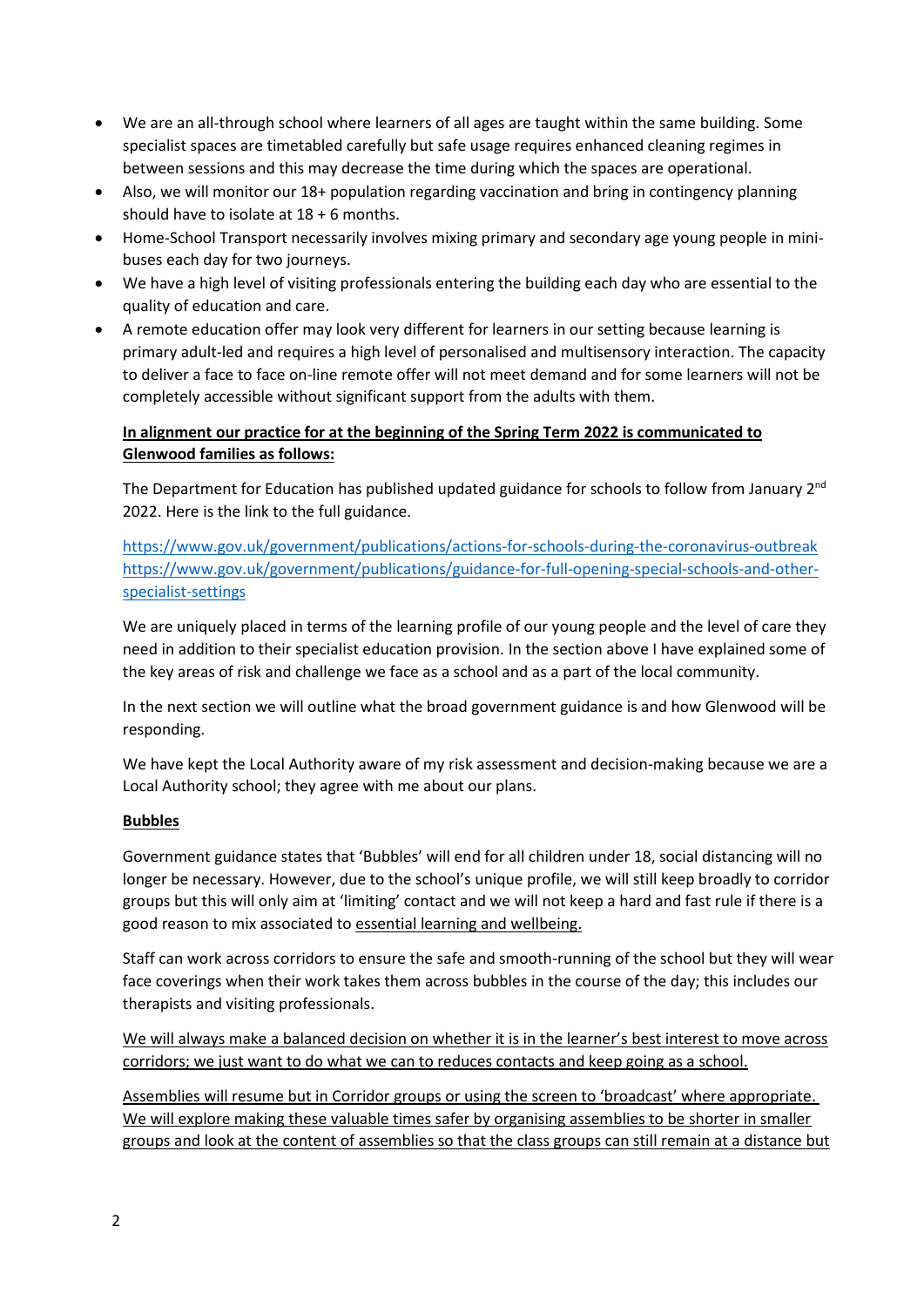# within the same space. We feel that these valuable times for wider socialisation are important to maintain in some form.

Lunches will still be eaten in same Corridor groups given the vulnerability of children in the school. This means that a greater number of different spaces will be used for lunches than prior to the pandemic. Staff when practicable will wear face coverings in communal areas such as this.

# **Arrival and Departure**

We have reverted back to a more manageable arrival and departure procedure for the school so we would like to encourage those parents who are entitled to home-school transport to resume this service. This will mean that we are able to move away from having additional arrival and departure waves which are disruptive to young people and really hard for staff to sustain.

Staff supporting arrival and departure will wear face-coverings and keep to a one-way system to avoid unnecessary congestion in the corridors.

We will endeavour to work closely with 24/7 central office should any transport concerns arise due to staff shortages or transmission concerns.

## **Testing**

Staff will continue to test twice weekly.

The guidance states that two onsite tests should be taken by each secondary school and college student on return after Christmas, followed by twice weekly testing at home. However, this would be too much to ask from most of our secondary aged learners and so we have decided to put a stronger emphasis on other measures to protect our community.

I would remind families that they still have access to free testing for siblings and household members; to use this opportunity is still highly recommended even if it is out of the question for your Glenwood young person who is identified as a close contact or who displays symptoms. Asymptomatic test kits are still available to families and when we are able we will send kits home in case they are useful to families. – this link includes more information: [https://www.gov.uk/order-coronavirus-rapid-lateral](https://www.gov.uk/order-coronavirus-rapid-lateral-flow-tests)[flow-tests](https://www.gov.uk/order-coronavirus-rapid-lateral-flow-tests)

From January staff and pupils with a positive LFD test result or displaying symptoms should self-isolate in line with the stay at home guidance. They will also need to get a free PCR test to check if they have COVID - 19. However, from Dec 22<sup>nd</sup> 20 Since Wednesday 22 December, the 10-day self-isolation period for people who record a positive PCR test result for COVID-19 has been reduced to 7 days in most circumstances, unless you cannot test for any reason.

The requirement for confirmatory PCR tests is to be temporarily suspended for positive lateral flow test results. From Tuesday 11 January 2022, in England, people who receive positive lateral flow results for COVID-19 will be required to self-isolate immediately and won't be required to take a confirmatory PCR test. This is a temporary measure while COVID-19 rates remain high across the UK. Whilst levels of COVID-19 are high, the vast majority of people with positive LFD results can be confident that they have COVID-19.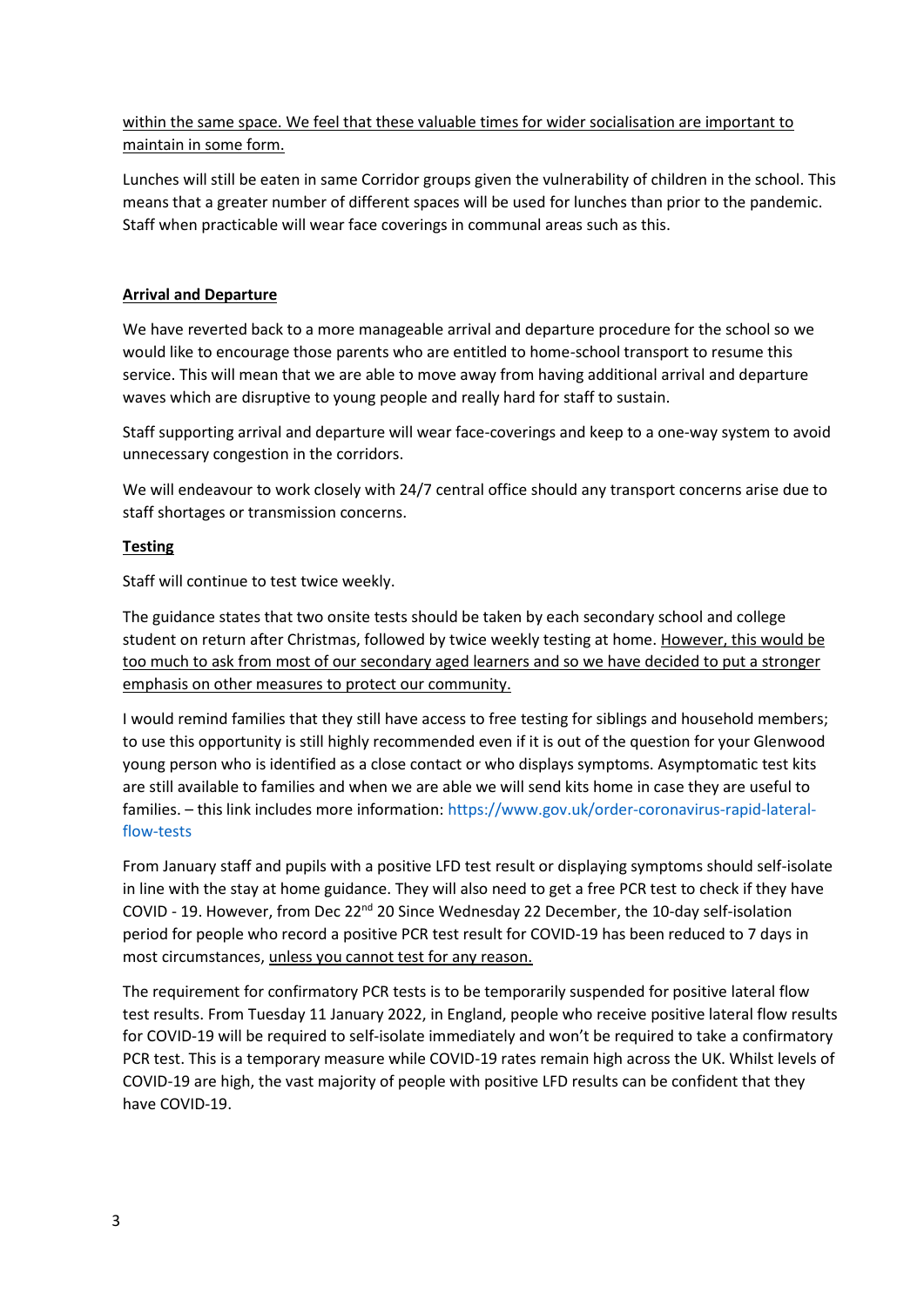Individuals may now take LFD tests on day 6 and day 7 of their self-isolation period. Those who receive two negative test results are no longer required to complete 10 full days of self-isolation. The first test must be taken no earlier than day 6 of the self-isolation period and tests must be taken 24 hours apart. This also applies to children under 5, with LFD testing at parental or guardian discretion. If both these test results are negative, and you do not have a high temperature, you may end your self-isolation after the second negative test result and return to your education setting from day 8.

Health and social care workers, including those working in education settings, should follow guidance for their sector on taking LFD tests on day 8, 9 and 10. For more information, visit [COVID-19:](https://www.gov.uk/government/publications/covid-19-management-of-exposed-healthcare-workers-and-patients-in-hospital-settings/covid-19-management-of-exposed-healthcare-workers-and-patients-in-hospital-settings?utm_source=2%20January%202022%20C19&utm_medium=Daily%20Email%20C19&utm_campaign=DfE%20C19)  [management of staff and exposed patients or residents in health and social care settings.](https://www.gov.uk/government/publications/covid-19-management-of-exposed-healthcare-workers-and-patients-in-hospital-settings/covid-19-management-of-exposed-healthcare-workers-and-patients-in-hospital-settings?utm_source=2%20January%202022%20C19&utm_medium=Daily%20Email%20C19&utm_campaign=DfE%20C19)

Anyone who is unable to take LFD tests will need to complete the full 10-day period of self-isolation. Further information is available in the stay at home: guidance for households with possible or [confirmed COVID-19 infection.](https://www.gov.uk/government/publications/covid-19-stay-at-home-guidance/stay-at-home-guidance-for-households-with-possible-coronavirus-covid-19-infection?utm_source=2%20January%202022%20C19&utm_medium=Daily%20Email%20C19&utm_campaign=DfE%20C19)

### 21

## **CEV - clinically extremely vulnerable children and young people**

The UK Clinical Review Panel has recommended that all children and young people under the age of 18 should no longer be considered CEV and should be removed from the Shielded Patient List, the national database of people considered clinically extremely vulnerable.

All children and young people should continue to follow the same guidance as everyone else, which can be found a[t www.gov.uk/coronavirus.](http://www.gov.uk/coronavirus/?utm_source=26%20August%202021%20C19&utm_medium=Daily%20Email%20C19&utm_campaign=DfE%20C19) For a very few individual children specific clinical advice may be given and this should continue to be followed.

The Department for Health and Social Care have developed an [FAQ](https://elearning.rcgp.org.uk/pluginfile.php/170159/mod_resource/content/1/CYP%20FAQs%20FINAL.pdf) that can be accessed online.

Last term a letter has been sent by the Department of Health and Social Care to the families of children and young people who were previously classified as CEV informing them of this change. Although shielding was paused on 1 April 2021, we know that for some this may be a significant change and they may be anxious about returning to face-to-face education for the after the Christmas break for the Spring Term. Whilst attendance is mandatory, we will work collaboratively with families to reassure them and to help their child return to their everyday activities. Discussions should have a collaborative approach, focusing on the welfare of the child or young person and responding to the concerns of the parent, carer or young person.

### **Self-isolating**

Children under the age of 18 years old will no longer be required to self-isolate if they are contacted by NHS Test and Trace as a close contact of a positive COVID-19 case.

Instead, children will be contacted by NHS Test and Trace, informed they have been in close contact with a positive case and advised to take a PCR test. We would encourage all individuals to take a PCR test if advised to do so.

18-year-olds will be treated in the same way as children until 4 months after their 18th birthday, to allow them the opportunity to get fully vaccinated. At which point, they will be subject to the same rules as adults and so if they choose not to get vaccinated, they will need to self-isolate if identified as a close contact.

Individuals are not required to self-isolate if they live in the same household as someone with COVID-19, or are a close contact of someone with COVID-19, and any of the following apply: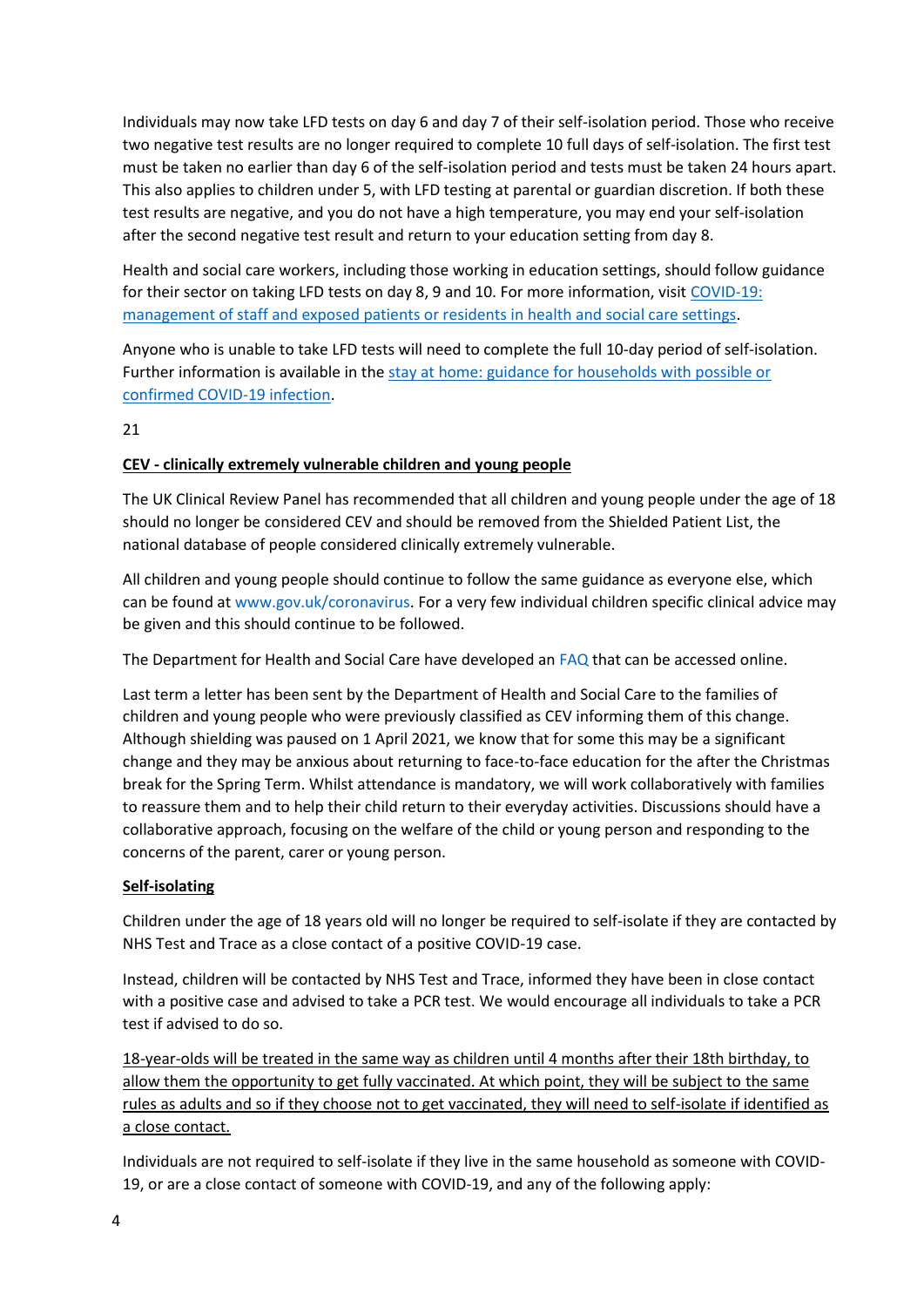- they are fully vaccinated
- they are below the age of 18 years and 6 months
- they have taken part in or are currently part of an approved COVID-19 vaccine trial
- they are not able to get vaccinated for medical reasons

### **Control Measures**

Protective Measures will remain in place for the Spring Term at Glenwood including practicing good hygiene, ventilation, and regular staff testing to strike a balance between relaxing restrictions and minimising further disruption to young people's education.

We will:

1. Ensure good hygiene for everyone.

2. Maintain appropriate enhanced cleaning regimes; including specialist spaces

3. Keep occupied spaces well ventilated including increased ventilation in between uses for specialist spaces

4. Follow public health advice on testing, self-isolation and managing confirmed cases of COVID-19.

Because not all young people are able to test we may need to be extra careful when young people display any possible symptoms, and we ask parents to bear with us as we try to balance our responsibility to keep the school as safe as we can especially with the increased rate of infection presented by Omicron.

All education settings will continue to have an outbreak management plan and work with local health teams, as is standard practice. Local Directors of Public Health may advise a setting to temporarily reintroduce some control measures in the event of an outbreak.  

As a 'Breathing Building' Co2 Level control is a feature of the school's intrinsic design however we will look more closely at using monitors in addition.

We will also put more emphasis on ventilation and remind staff to 'air' specialist rooms in between uses and provide as much natural ventilation in teaching spaces as is practical, comfortable and safe.

### **Accessing the Community**

Again, because of our specific vulnerability as a community we will defer the *full* resumption of trips out. However, where some visits do not involve wider mixing with the community and where the risk assessment deduces that the educational benefit outweighs the risk of leaving the school site we may go ahead.

### **Face coverings**

At Glenwood we have learners with complex health needs coming in to school every day; we do need to remain extremely vigilant in order to keep them safe. Therefore, we will continue to wear face coverings in the way that we do now; using our discernment where risk is greater.

The general advice to all schools is that face coverings are advisable in communal areas and in secondary aged classes. As school community and have a duty to consider our more vulnerable children and young adults therefore all staff will wear face coverings in communal areas and where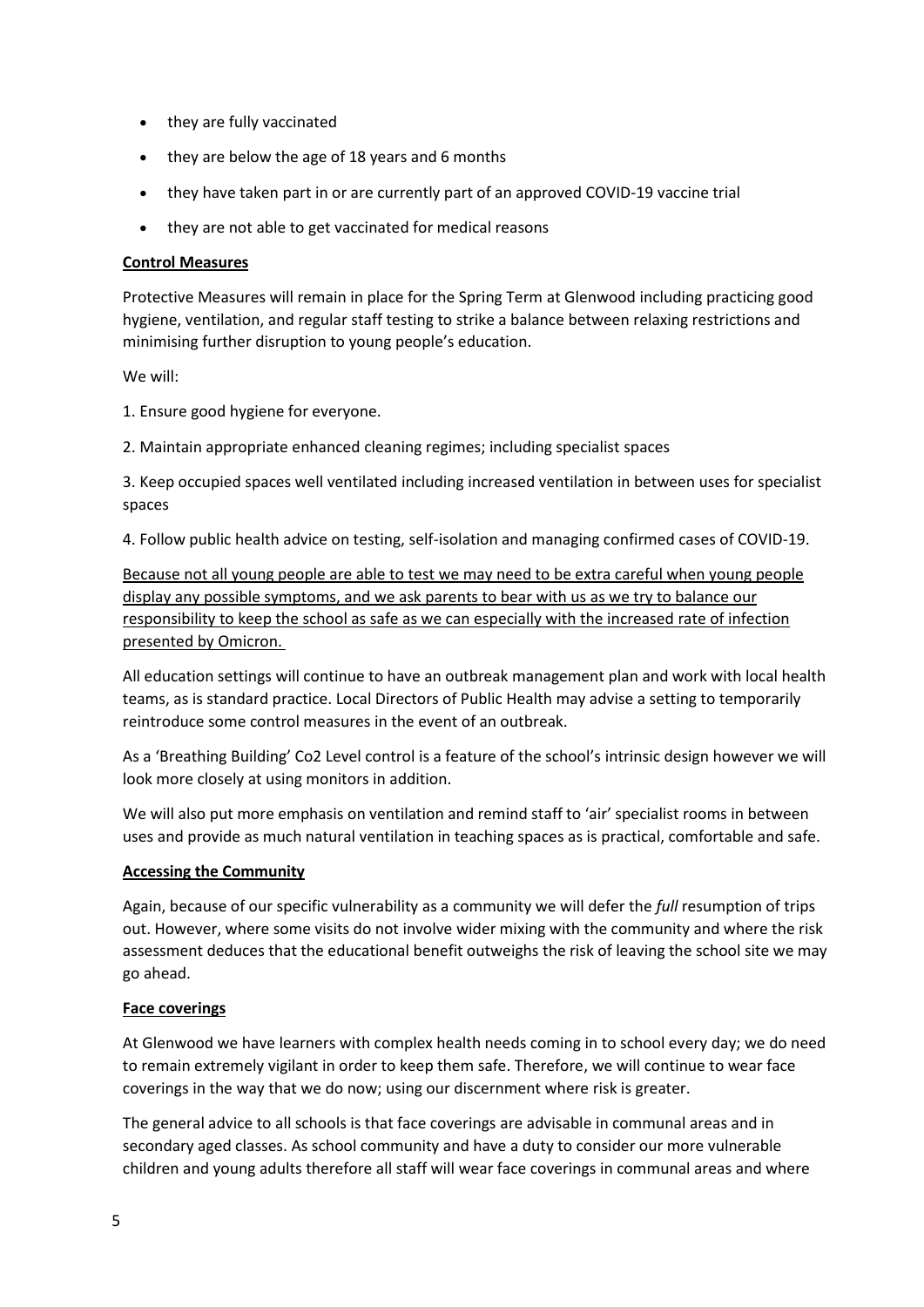they work across corridors however where the current guidance requests that face coverings should be worn within secondary age classrooms this must be met with professional discernment where young people may become distressed or not tolerate this as a safety measure. To mitigate the additional risk this entails we will enhance other control measures described in the guidance such as continuing with bubbles.

Our young people are exempt for mask wearing on home-school transport but drivers and escorts will take this measure and Glenwood staff escorting to and from buses will also wear face-coverings.

Glenwood staff sometimes wear PPE in connection with our everyday care of young people. We will continue to do this as it is unrelated to COVID-19 measures but may be enhanced due to increased risk of infection.

## **Visitors**

Until the national review at the end of September we will continue to meet with parents on-line unless there is as essential reason for an in-person meeting. Much as we want to see you all again face to face we think a slight delay is a small price to pay for keeping the cases down and keeping the school up and running.

## **NHS Test and Trace**

Close contacts will be identified via NHS Test and Trace and education settings will no longer be expected to undertake contact tracing. However, where we are able to assist and make others aware of risk we will most certainly do so. We are most appreciative when staff and families make us aware of positive cases as this help us play an important part in keeping everyone safe.

When reporting self-test results parents will now be offered the opportunity to create a household account, which should take no more than 2 minutes. This allows parents to save their children's details to their own user accounts so parents can report results for multiple members in the household more quickly and easily. Parents can then add all household members to their account, enabling them to save time when reporting all future self-test results.

## **In alignment our guidance to all staff is as follows:**

The DFE has published updated for schools from Jan 2<sup>nd</sup> 2022 (links to full guidance can be found above;

## Summary changes to guidance with reference to school are:

- *1.* Bubbles will end and social distancing will no longer be necessary *for Spring Term 2022 Glenwood will continue to keep broadly to corridor groupings to limit contact. Staff can work across corridors to ensure the safe and smooth-running of the school but they will wear face coverings when their work takes them across bubbles in the course of the day; this includes our therapists and visiting professionals.*
- *2. We will always make a balanced decision on whether it is in the learner's best interest to move across corridors; we just want to do what we can to reduces contacts and keep going as a school.*
- 3. Staggered arrival and departures are no longer necessary *for Glenwood we will move back to learner arrivals between 9am and 9:15am and departures between 3pm and 3:15pm. Staff will wear face covering whilst escorting to and from transport and follow the one-way system.*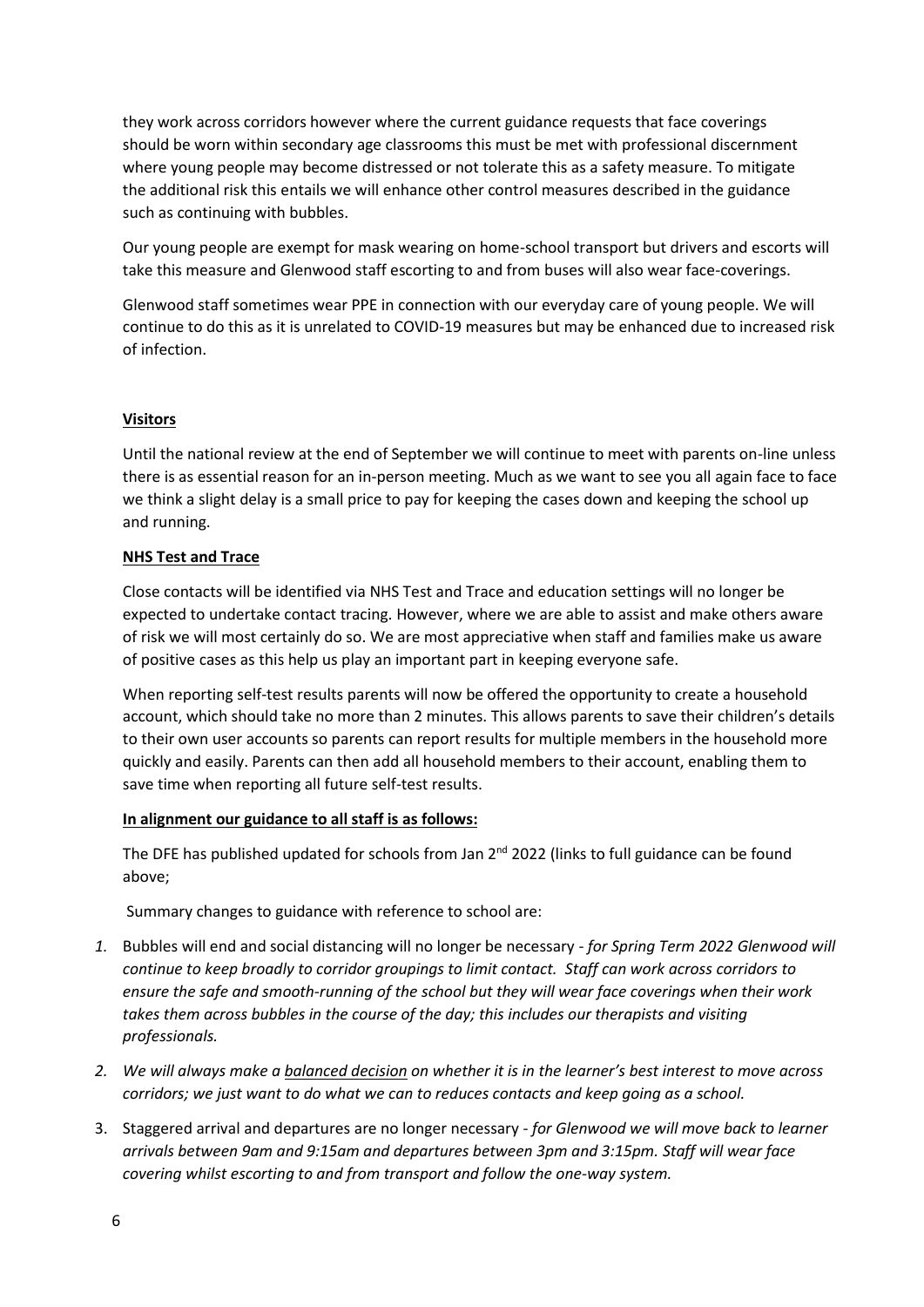- 4. Staff working in education settings are to continue to undertake test twice weekly lateral flow testing onwards through the Spring Term*. Please report results to<https://testregister.co.uk/login> with your school email or use the QR code previously supplied. Test kits are available from reception.*
- 5. From 16th August if you're fully vaccinated or under 18, you do not need to self-isolate following close contact with someone who has COVID-19. You will receive separate guidance to clarify the 7-day isolation period and the LF testing required to clear staff for a safe return.
- 6. Protective Measures will remain in place for the Spring term in all education settings including practicing good hygiene, ventilation, and regular staff testing to strike a balance between relaxing restrictions and minimising further disruption to young people's education
- 7. Face-coverings: The general advice to all schools is that face coverings are advisable in communal areas and in secondary aged classes. As school community we have a duty to consider our more vulnerable children and young adults therefore all staff will wear face coverings in communal areas and where they work across corridors however where the current guidance requests that face coverings should be worn within secondary age classrooms this must be met with professional discernment where young people may become distressed or not tolerate this as a safety measure. To mitigate the additional risk this entails we will enhance other control measures described in the guidance such as continuing with bubbles.
- 8. The staff room furniture will be returned to how it was pre covid, but we ask staff to take a cautious and sensible approach to mixing and gathering over the lunch break - windows should always be open.

Liz Cornish Jan 2nd 2022

### Glenwood Contingency Planning

### **When settings should consider extra action**

For most education and childcare settings, whichever of these thresholds is reached first:

• 5 children, pupils, students or staff, who are likely to have mixed closely, test positive for COVID-19 within a 10-day period; or

• 10% of children, pupils, students or staff who are likely to have mixed closely test positive for COVID-19 within a 10-day period

In the eventuality of an outbreak the school will consider the reintroduction of measures previously in place during more severe periods of the Covid crisis and lockdowns. <https://www.gov.uk/government/publications/actions-for-schools-during-the-coronavirus-outbreak>

In the event of meeting the thresholds outlines above advice is always sought from the DFE and the Local Public Health teams.

In the event of staff absence presenting a risk to the safe running of classes with decision to ask families to keep their young people at home for the shortest period possible will be taken. This is a last resort and occurs when the class team cannot be viably or safely be replaced or when no other solution for the safe accommodation of learners by using other class groups with lower numbers or redeploying cover staff can be reasonable put in place.